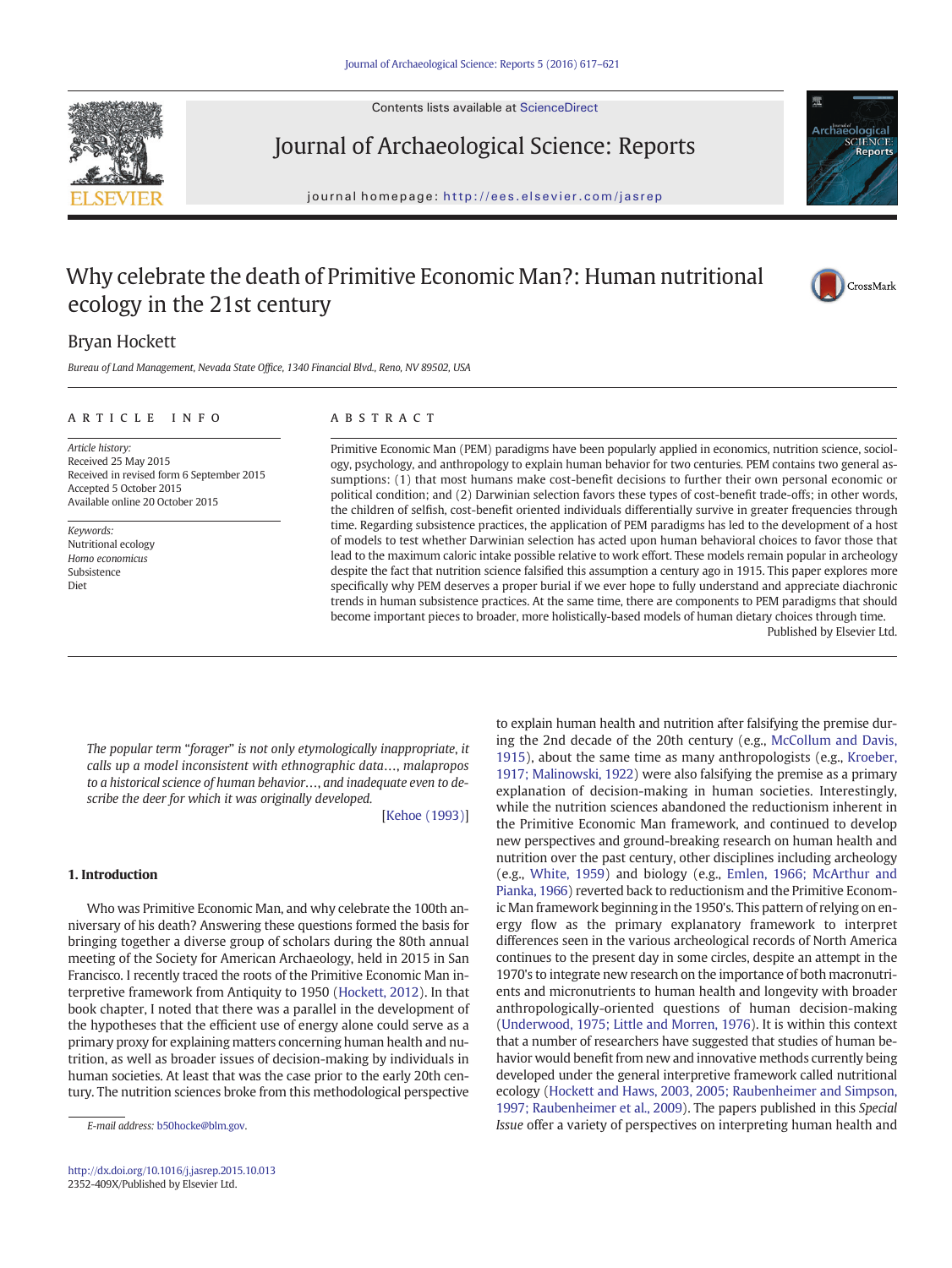nutrition in human evolution and past societies, and how these studies may be applied to explaining diachronic trends in human decisionmaking.

#### 2. Who was Primitive Economic Man?

Economic Man was a selfish, self-interested individual popularized in 1776 by Adam Smith as a means to showcase how economies could operate at an efficient and effective manner. According to [Smith](#page-4-0) [\(1776/1963\)](#page-4-0), individuals are better off in the long term if they seek to optimize their personal wealth in the most efficient manner possible without regard for the "public good". Societies at large, however, were also seen as the benefactors of selfish individualistic behavior by default, an unforeseen positive consequence guided by Smith's famous "invisible hand."

[John Stuart Mill \(1836, 1848\)](#page-4-0) turned Smith's economic philosophy into a deductive heuristic model in the 4th decade of the 19th century to examine and explain the primary decision-making process of people living in western societies. This formalized a deductive approach to the study of economic activity in western societies that relied on reductionism through heuristic modeling to explore the "fit" between model and observed behavior. Mill believed that such an approach would illuminate the primary, but not sole, driving force behind human decisionmaking in western societies. Further efforts to create a mathematicallybased, scientific approach to the study of economics led to increasingly reductionistic approaches after 1870 ([Lodewijks, 2000](#page-4-0)).

The deductively-based and reductionistic model of Smith and Mill was dubbed "Economic Man" by [John Kells Ingram \(1888\).](#page-4-0) And although ethnographic studies were conducted prior to the mid-19th century ([Hodgen, 1964](#page-4-0)), anthropology as a science was also born in the 1870's within the throes of the development of "Economic Man" (e.g., [Tylor, 1871; Morgan, 1877](#page-4-0)). In hindsight, it seems inevitable that the deductive, reductionistic, and progressive model that classified all human societies as savage, barbaric, or civilized would be combined with Economic Man modeling to inform how and why 'primitive' peoples behaved, including how and why ancient societies procured food resources. In the mid-19th century, heyday of European imperialism and its destruction of colonized societies, it was clear to many philosophers and scientists alike that many ancient savages and barbarians lived a relatively harsh life, always struggling to find a next meal. In addition, in the 1870's anthropology signed on to the belief that 'natural' and 'cultural' phenomenon could and should be studied by the same methods and models; in other words, the same laws that explained the nonliving world, such as the force of gravity or the attraction of objects to one another, should apply equally well to explaining human behavior (e.g., [Helmholz, 1861; Tylor, 1871\)](#page-4-0). It was out of this collective pool of thought that Primitive Economic Man was born within a framework that saw the efficient collection and use of energy, often through technological innovation, as the prime mover and shaker in the development of humanity within the newly formed field of evolutionary studies that highlighted a 'struggle' or 'competition' among individuals (e.g., [Powell, 1888\)](#page-4-0). Darwinian selection provided the final piece to the jigsaw puzzle — selection favors those individuals who optimize the efficient capture and use of free energy; in other words, selection favored Primitive Economic Man (see [Hockett, 2012](#page-4-0) for a review).

#### 3. Primitive Economic Man as a natural law of the universe

Natural philosophers, psychologists, and anthropologists of the early to middle 20th century continued to study Primitive Economic Man as an organic extension of the natural order of the universe, relying on the hypothesis that the efficient capture of free energy, or least effort behaviors, were at the root of evolutionary success stories (e.g., [Ostwald,](#page-4-0) [1910; Lotka, 1922, 1925, 1945; Wheeler, 1929; Gengerelli, 1930; Zipf,](#page-4-0) [1942, 1949; White, 1949, 1959\)](#page-4-0). It is important to note, however, that other anthropologists of this time, including [Alfred Kroeber \(1917\)](#page-4-0) and [Bronislaw Malinowski \(1922\)](#page-4-0) warned against studying human behavior as an extension of physical laws that governed the inorganic world, and that doing so would ensure that an understanding of the social human would never be realized.

It is a rather simple matter to provide the formula that explains all human behavior of any consequence for those who continue to adhere to the tenet that the inorganic and organic worlds may be explained by the same mathematical principles (Fig. 1). Some may recognize this chart as a graphical representation of the Law of the Inverse Square.

 $H_{\text{behav}} \sim 1/r^2$ , where  $H_{\text{behav}} = H_{\text{uman}}$  behavior;  $\sim$  = proportional to;  $r =$  least action or least effort.

The Law of the Inverse Square must hold true because if we look at nonliving phenomena such as the force of gravity or sound intensity, each utilizes the same critical integer that factors into Primitive Economic Man models of dietary choice, namely distance. In archeology, this is translated as distance from food sources, distance from lithic raw material sources, and so forth. Thus,  $F_{grav} \sim 1/d^2$  (where d = distance);  $S_{\text{inten}} \sim 1/d^2$ ; and  $H_{\text{behav}} \sim 1/r^2$ . Human eating habits should follow this same law that at once explains the inorganic movement of matter, as well as the organic behavior of living beings. And in the case of the living world, Darwinian selection takes the place of quantitative formulae explaining the inorganic world, ensuring that human decision-making unfolds accordingly through time.

#### 4. A Primitive Economic Straw Man?

Does the discussion above simply create a Primitive Economic Straw Man? After all, no archeologist really believes in such an overarching law…do they? No archeologist really believes that natural selection favors hunter-gatherers who search and procure food with the mindset of obtaining the greatest calories for the least work effort…do they? Primitive Economic Man, we are told, is nothing more than a heuristic device to study human behavior utilizing a quantitatively-based scientific methodology.

[Kelly \(2013:76\)](#page-4-0) provided a recent summary of the goals of optimal foraging models and described them thusly (italics mine):

Foraging models do not claim to duplicate reality; instead they claim to model reality at some level of specificity if hunter-gatherers are behaving according to a model's set of goals and conditions.

## Dietary Choice -**Primitive Economic Man**



Fig. 1. Graphic representation of the primary dietary decisions made by humans operating as Primitive Economic Man. The mathematical formula that explains human dietary choice would be.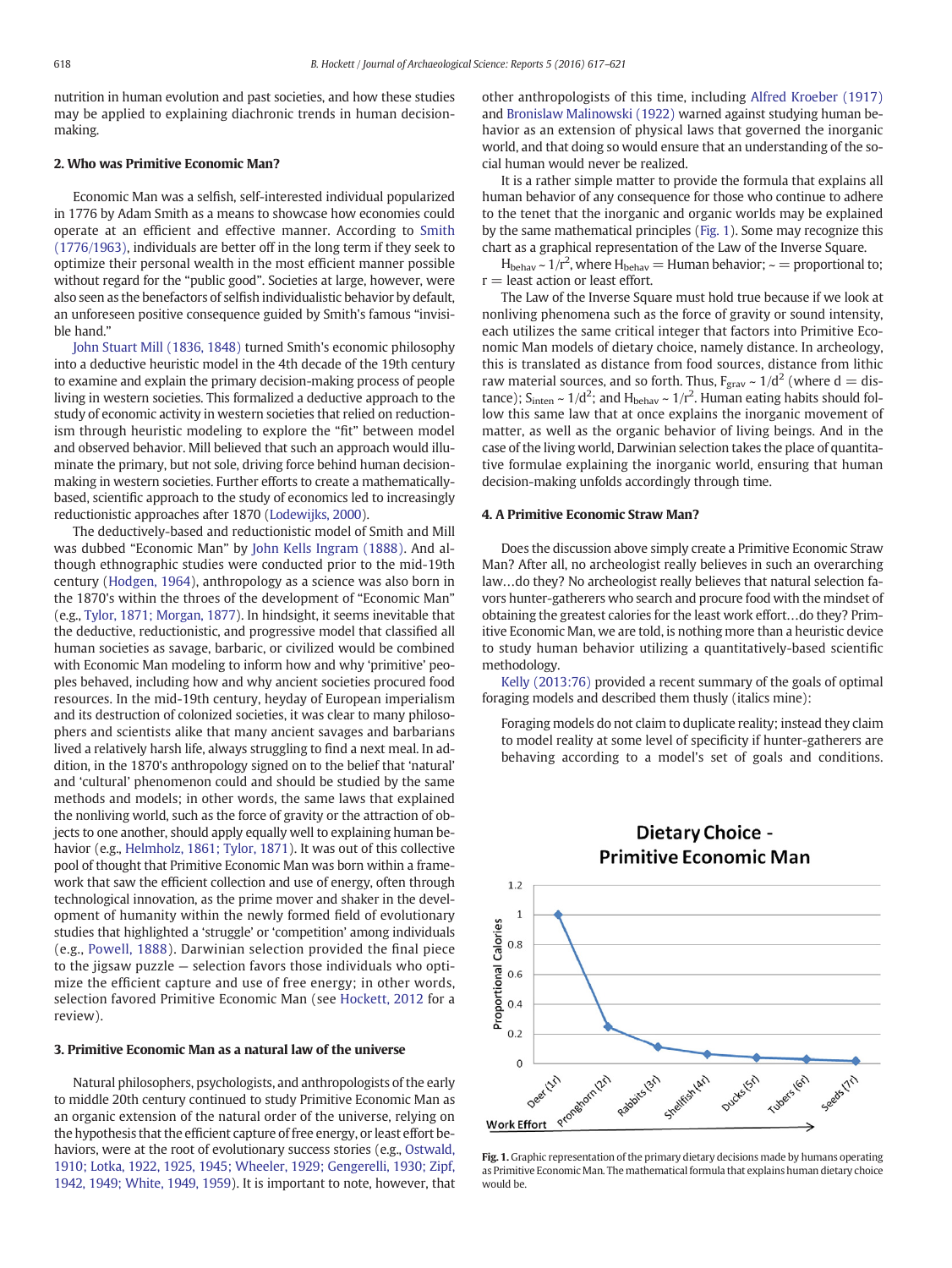Optimization models are heuristics; they do not provide a priori answers and explanations… Thus, a foraging model helps point to which resources are or are not taken for nonsubsistence reasons. Some thirty years after they were first introduced to anthropology, optimalforaging models provide the best way to understand variation in hunter-gatherer diet.

The statements shown in the italics above can be challenged on a number of grounds, and principal among them are these three points:

- (1) The assertion that Primitive Economic Man can inform which subsistence choices were made for strictly nutritional concerns and which were culturally-based misses one of the primary tenets of nutritional ecology: we should not be separating the two phenomena in the first place because dietary choices are intertwined in the broader social structures that ultimately lead to human behavioral decisions. Feasting and communal social activities (e.g., [Hockett, 1998; Jackson and Scott, 2003; Hockett](#page-4-0) [et al., 2013; Kassabaum, 2014](#page-4-0)) provide examples of how broader-scale models can illuminate sociopolitical phenomena with greater richness compared to reductionistic Primitive Economic Man models. The fact is that humans choose to consume or not consume a variety of resources for a variety of reasons that run the gamut from nutritional needs to taste preferences to culturally ingrained social customs to medicinal concerns. And all of these are packaged together within a society's daily activities. We should not assume that a resource at one point in time was being consumed for strictly subsistence reasons simply because a heuristic model based on energy capture indicates that it might have been relatively easy to procure. Since artiodactyls rank the highest in terms of caloric return rates in Primitive Economic Man models, should archeologists ignore questions related to a broader understanding of culture and society when we find abundant artiodactyl bones in an archeological site? If artiodactyls rank the highest, then they must have been taken for strictly subsistence reasons whenever their bones are found in archeological sites under energy-based reductionistic models. Asking this question brings the tautological underpinnings of these heuristic models into sharper focus. After all, if optimality models inform on which subsistence behaviors were made for reasons other than efficient calorie consumption, then surely the highest ranked prey, when taken, were always eaten for strictly dietary/caloric concerns. As a result, the only time archeologists need to invoke aspects of culture and human interaction to explain the patterns we see in the archeological record is when lower ranked resources such as seeds were eaten, because all things being equal, people would not be eating seeds in the first place unless something was preventing them from eating more artiodactyls or other higher ranked food items. Recent research on large-scale artiodactyl trap features in the Great Basin ([Hockett, 2005; Hockett and Murphy, 2009;](#page-4-0) [Hockett et al., 2013](#page-4-0)) and communal feasts in the Mississippi Valley [\(Kassabaum, 2014](#page-4-0)) demonstrate the faulty logic of this reasoning, as Great Basin and lower Mississippian peoples alike came together in large, communal gatherings to mass capture artiodactyls and other food items, and in all likelihood it was the social benefits of these communal gatherings that were the driving force behind large-scale trap construction, not the desire to efficiently procure and consume calories.
- (2) Primitive Economic Man models such as optimal foraging essentially state that hunter-gatherers will universally collect easy to procure resources before difficult to procure resources. This proposition is not particularly interesting or unexpected, and is akin to stating that bifaces become smaller as they are reworked away from the original quarry source. Either of these propositions makes sense, and someone had to hypothesize and confirm

these propositions through the scientific method. In places such as the Great Basin of North America where there is a wealth of ethnographic data available on pre-contact aboriginal societies, it is well documented that people usually did not move family camps to places that had limited food resources; rather they moved to places to take advantage of specific food resources that typically became abundant in specific places during a specific season, as well as available water. Much effort continues to be spent demonstrating that ancient peoples moved campsites where food and water were available in the archeological studies of regions such as the Great Basin. It is time to move forward with more complex questioning that takes into account human culture and modern principles of nutrition science.

(3) As detailed below and in previous publications [\(Hockett and](#page-4-0) [Haws, 2003, 2005; Hockett, 2012\)](#page-4-0), the Primitive Economic Man heuristic model was falsified 100 years ago. The falsified tenets of the Primitive Economic Man heuristic model include selfinterest, as detailed in [Henrich et al. \(2001\)](#page-4-0) and [Henrich et al.](#page-4-0) [\(2005\)](#page-4-0), cost-benefit optimization, as recently described by [Krupenye et al. \(2015\)](#page-4-0), and, most significantly, the nutritional assumption that least cost behaviors in the procurement of calories would provide people with a selective advantage [\(McCollum and](#page-4-0) [Davis, 1915](#page-4-0); see also [Hockett, 2012](#page-4-0) for a review).

So it is not straw man building to keep asking: "How can a model [Primitive Economic Man] falsified 100 years ago provide the best way to understand hunter-gatherer diet?" The answer is that it cannot, and we must seek alternatives.

#### 5. Human nutritional ecology for the 21st century

[McCollum and Davis' \(1915\)](#page-4-0) "The Nature of the Dietary Deficiencies of Rice" demonstrated that non-energy producing micronutrients were fundamental to understanding mortality and fertility trends in the living world, and this helped usher a new era in the scientific study of human nutrition. The ramifications of McCullum and Davis' study are vast, the most important of which for our purposes is the fact that humans did not physiologically evolve to maximize energy intake with the least expenditure of energy. In short, hunter-gatherers who behaved like Primitive Economic Man in the long-term would not be favored by Darwinian selection.

It was with these understandings that 12 years ago Jonathan Haws and I ([Hockett and Haws, 2003\)](#page-4-0) published our first manuscript on nutritional ecology in the journal Evolutionary Anthropology as an alternative to Primitive Economic Man. Nutritional ecology sets the nutritional foundations under which populations may grow or decline based on current research within the human nutritional sciences. It is inherently holistic, recognizing from the beginning that many different factors may be at play in shaping culture change (see [Hockett and Haws, 2005\)](#page-4-0).

Before describing some of the fundamental facts of human nutrition that must be taken into account in any model that attempts to describe or explain human dietary practices in the past, it is important to explore further why nutritional ecology must remain holistic in nature rather than the current standard practice of using or developing reductionistic heuristic models. This exploration will also further clarify the Primitive Economic Man model, both past and present.

As noted above, Primitive Economic Man is an economic/energybased cost-benefit paradigm. The two most commonly used stepdown models are referred to as either prey choice or patch choice models, and all of these have been subsumed under the more general theoretical framework referred to as Human Behavioral Ecology (HBE). Researchers who work under the HBE framework appear to be split into two general theoretical camps. One camp seeks to explain changes in the archeological record in cost-benefit terms through the concept of adaptiveness, and more specifically phenotypic adaptiveness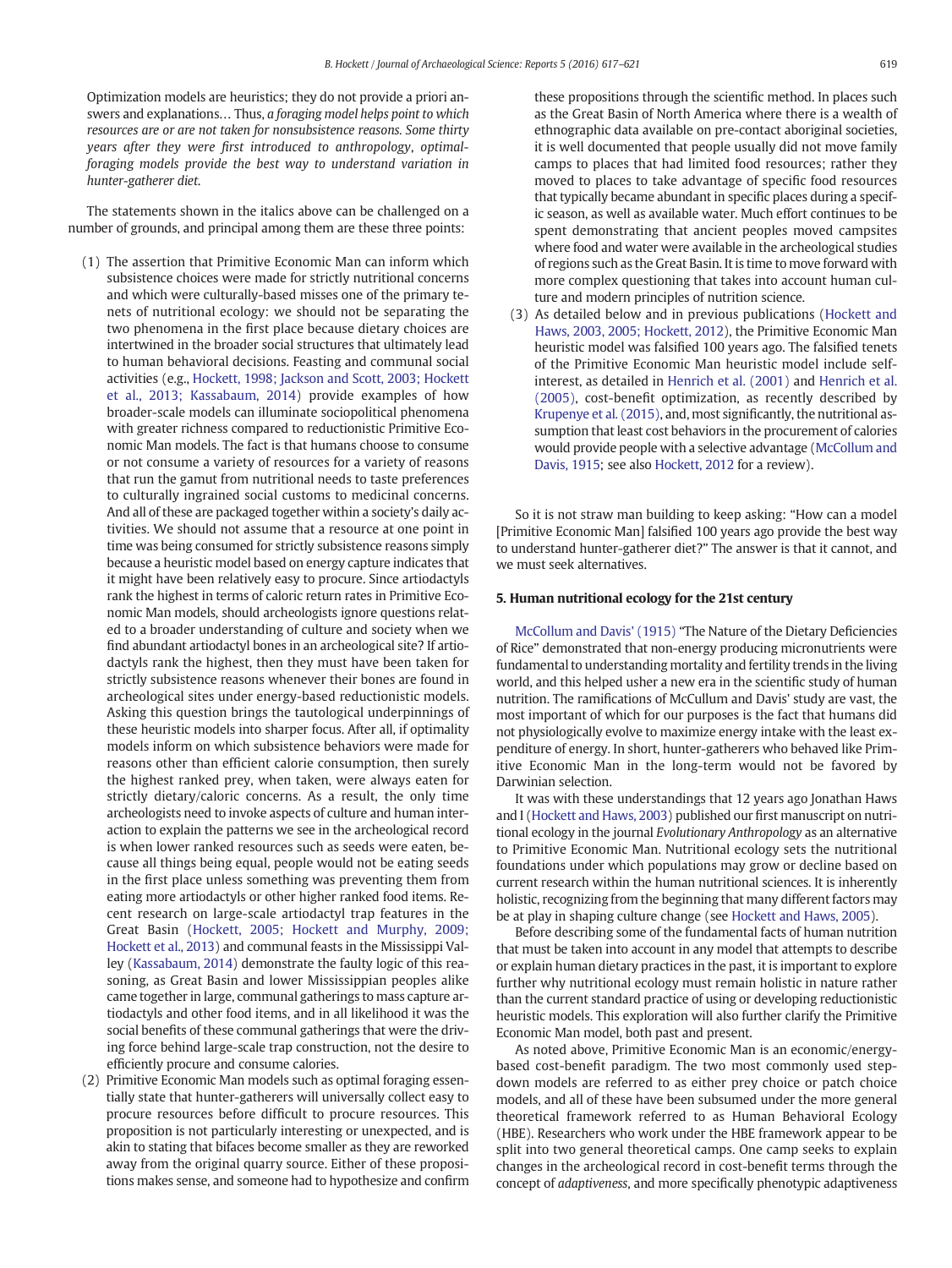that leads to nearly optimal solutions to ecological problem-solving (see [Laland and Brown, 2012](#page-4-0) for a review). These researchers do not study human adaptations per se. An adaptation is a behavioral, physiological, or anatomical feature or trait produced by natural selection to serve a particular purpose or function at the time of its development. Adaptations increase fitness, which means they afford reproductive advantages in individuals expressing the trait. The adaptiveness program within HBE takes as a given that the primary ancient adaptation guiding human behavior is flexibility or broad adaptiveness. These models then assume that the human adaptive machine is run by a costbenefit system that leads to nearly optimal solutions to functional problems ([Laland and Brown, 2012](#page-4-0)). Models, therefore, are primarily confined to deciphering or describing which type of cost-benefit phenotypic behavior (e.g., maximizing caloric intake relative to work effort) stands behind the facts observable in the archeological record. Note that this goal stands in contrast to [Kelly's \(2013\)](#page-4-0) description above which suggested that optimization models do not provide a priori explanations and answers. In essence these models do just that. The higher order "answer" is already known in these models, namely the facts observable in the archeological record were fixed by Darwinian selection in our ancient ancestors because they led to greater reproductive success in those individuals who expressed broad-scale adaptiveness. The goal of archeology, then, is not to explain higher order behavior, but merely to describe the cost-benefit trait or currency that led to the archeological patterns we observe. This is important because according to adaptiveness models within HBE, human behavior has already been selected to optimize reproductive success through behavioral flexibility, so the cognitive viewpoints of individual human actors, or historically contingent behaviors, are largely unimportant to a scientific study of human behavior unless they specifically are a part of the cost-benefit optimization trait being tracked.

The second camp within HBE constructs models that are more explicit in their reference to adaptations, and are thus more "Darwinian" in nature. These models specifically tie cost-benefit optimization behaviors to adaptations (e.g., males who demonstrate they are better hunters of large game than rival males will mate with females with the best child-rearing skills, which in turn increases reproductive fitness along these familial lineages). These are the 'costly-signaling' models (e.g., [Smith et al., 2003](#page-4-0)).

These subtle differences aside, the common ground of each camp rests on reductionism and tracking currencies (optimized behaviors).

Human behavioural ecology starts with the notion that human behavioural strategies have been shaped by selection to optimize reproductive success in particular environments: the actual data from human populations are then compared with predictions made from theoretical models. Where the data do not fit the model, there are two obvious explanations. First, the assumptions about the behavioural strategies being optimized, or the estimates of the costs and benefits of particular strategies may be incorrect, or the model may not have incorporated the appropriate trade-offs. Second, human beings may not be behaving optimally. However, it frequently appears to the outsider that human behavioural ecologists are reluctant to draw this second conclusion…Given the recursive nature of the human behavioural ecology approach, it is understandable that these researchers should not want to admit defeat and conclude that behavior is suboptimal prematurely and might be tempted to try one further attempt at model fitting …The rarity with which human behavioural ecologists admit to a case of suboptimal behavior has been further fuel to their critics.

#### [\[Laland and Brown \(2012:99](#page-4-0)–100)]

There are several theoretical grounds on which to suspect that human behavior may sometimes be suboptimal. Evolutionary psychologists stress how modern situations are vastly different from past selective environments, frequently rendering our adaptations obsolete…Although human behavioural ecologists claim that humans exhibit little adaptive lag, it is noticeable that their research rarely attends to the behaviour of westernized populations.

#### [[Leland and Brown \(2012:100\)\]](#page-4-0)

On one side of this nutritional ecology — Primitive Economic Man discussion lies an approach (nutritional ecology) which suggests that (1) historical contingencies matter in explaining culture change and human decision-making, regardless of whether that society is described as "hunter-gatherer", "horticulturalist", "agriculturalist", or whatever westernized terminology is applied to them; (2) these behaviors often do not lead to optimization, regardless of the definition of "optimal" that is used; (3) importantly, the notion that energetic efficiency alone, and particularly the cost-benefit assumption that the consumption of calories relative to work effort increases reproductive fitness in humans was falsified a century ago. This latter fact is one in which I first expounded upon several years ago [\(Hockett, 2012](#page-4-0)), and used as the starting point for organizing the 2015 SAA session and this Special Issue. It also leads me to conclude that holistic paradigms are required to explain dietary choices in the past.

On the other side lies the HBE approach, including modern versions of a broader 20th century extension of Primitive Economic Man, which suggests that (1) historical contingencies largely do not matter; (2) the only behaviors that matter are those that lead to "optimization", often defined as 'rational behavior' in westernized terms; and (3) thus, reductionism is required to maintain focus on the key explanation of dietary choices in the past.

The general idea that anthropology and the study of human behavior, including subsistence practices must remain holistic in nature is not new. It is what [Charles Hockett \(1973:277\)](#page-4-0) meant when he said "People don't live by logic; they live by analogy" more than 40 years ago. And HBE itself recognized and embraced its reductionistic nature early in its development (E. A. [Smith, 2000\)](#page-4-0). The papers in this Special Issue of Journal of Archaeological Science: Reports demonstrate the importance of holistic approaches to the study of ancient human diets and nutrition. Combined with an understanding of modern principles of human nutrition, nutritional ecology may be a powerful paradigm to study past dietary practices and how those choices impacted human use of the landscape, human social interactions within and between groups, and how and why changes are seen in the archeological record through time.

#### 6. Concluding remarks: building paradigms based on facts

As noted several times in this short essay, unlike Primitive Economic Man, nutritional ecology is based on empirical facts in the human nutritional sciences, as well as general anthropology and ethnology. Basic nutritional tenets that human nutritional ecology is founded upon include these four simple facts:

• The human brain and muscles primarily use carbohydrates for energy. The body's 2nd energy source is fat. Protein is by-and-large used for energy in emergency situations brought on by chronic energy deficiency. Stating these principles chemically, the human brain and muscles run on carbohydrates, and in order to utilize fat or protein as an energy source, the body must first break down and convert fats and proteins into carbohydrates, which is a far more costly and expensive way to fuel the brain and muscles than consuming carbohydrates directly from food sources. The raw meats of ungulates such as caribou (Rangifer tarandus) contain glycogen, so consuming raw meats may provide for direct carbohydrate consumption; even so, peoples occupying Arctic environments incorporated methods of food acquisition and preparation in order to consume carbohydrates directly, including the consumption of marine plants such as seaweed, as well as fermenting marine mammal parts and birds that resulted in the production of carbohydrates through the fermentation process.